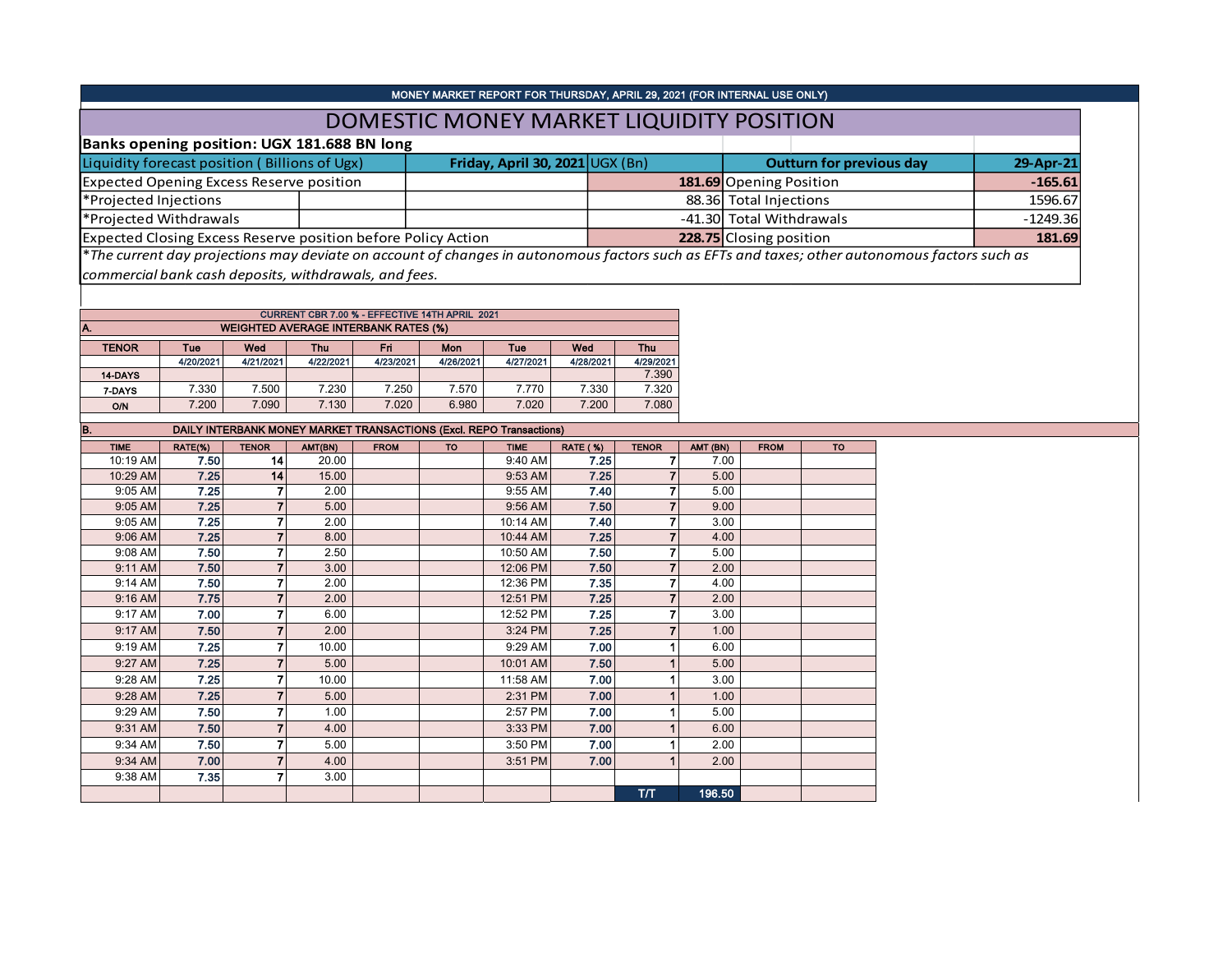| C.               |                                                                                |                                     |                                                                                       |                             |                            | <b>CBR AND THE 7- DAY WAR INTERBANK RATES</b>  |                                          |                     |              |                                                                                                                                                                      |  |
|------------------|--------------------------------------------------------------------------------|-------------------------------------|---------------------------------------------------------------------------------------|-----------------------------|----------------------------|------------------------------------------------|------------------------------------------|---------------------|--------------|----------------------------------------------------------------------------------------------------------------------------------------------------------------------|--|
|                  |                                                                                |                                     |                                                                                       |                             |                            |                                                |                                          |                     |              |                                                                                                                                                                      |  |
| 9.000            |                                                                                |                                     |                                                                                       |                             |                            |                                                |                                          |                     |              |                                                                                                                                                                      |  |
| 8.000            |                                                                                |                                     |                                                                                       |                             |                            |                                                |                                          |                     |              |                                                                                                                                                                      |  |
| 7.000            |                                                                                |                                     |                                                                                       |                             |                            |                                                |                                          |                     |              |                                                                                                                                                                      |  |
| 6.000            |                                                                                |                                     |                                                                                       |                             |                            |                                                |                                          |                     |              |                                                                                                                                                                      |  |
| 5.000            |                                                                                |                                     |                                                                                       |                             |                            |                                                |                                          |                     |              |                                                                                                                                                                      |  |
| 4.000            |                                                                                |                                     |                                                                                       |                             |                            |                                                |                                          |                     |              | 12/04/2021 13/04/2021 14/04/2021 15/04/2021 16/04/2021 19/04/2021 20/04/2021 21/04/2021 22/04/2021 23/04/2021 26/04/2021 27/04/2021 27/04/2021 28/04/2021 28/04/2021 |  |
|                  |                                                                                |                                     | $-7$ -day WAR                                                                         | -CBR rate                   | • Overnight WAR            |                                                | Upper bound                              | Lower bound         |              |                                                                                                                                                                      |  |
| D.               |                                                                                |                                     | MONETARY POLICY OPERATIONS MATURITIES PROFILE: (06 MAY 2021 - 4 JUNE 2021)            |                             |                            |                                                |                                          |                     |              |                                                                                                                                                                      |  |
| <b>DATE</b>      | <b>THUR</b>                                                                    | <b>THUR</b>                         | <b>THUR</b>                                                                           | <b>THUR</b>                 | <b>FRI</b>                 | <b>TOTAL</b>                                   |                                          |                     |              |                                                                                                                                                                      |  |
|                  | 6-May-21                                                                       | 13-May-21                           | 20-May-21                                                                             | 27-May-21                   | 4-Jun-21                   |                                                |                                          |                     |              |                                                                                                                                                                      |  |
| <b>REPO</b>      | 1,064.43                                                                       |                                     |                                                                                       |                             | $\sim$                     | 1,064.43                                       |                                          |                     |              |                                                                                                                                                                      |  |
| <b>REV REPO</b>  |                                                                                | $\sim$                              |                                                                                       | $\sim$                      | $\sim$                     |                                                |                                          |                     |              |                                                                                                                                                                      |  |
| <b>DEPO AUCT</b> | 20.00                                                                          | 25.10                               | 58.40                                                                                 | 96.10                       | 97.00                      | 296.60                                         |                                          |                     |              |                                                                                                                                                                      |  |
| <b>TOTALS</b>    | 1.084.43                                                                       | 25.10                               | 58.40                                                                                 | 96.10                       | 97.00                      | 1,361.03                                       |                                          |                     |              |                                                                                                                                                                      |  |
|                  |                                                                                |                                     | Total O/S Deposit Auction balances held by BOU up to 24 JUNE 2021: UGX 490 BN         |                             |                            |                                                |                                          |                     |              |                                                                                                                                                                      |  |
|                  |                                                                                |                                     | Total O/S Repo, Reverse Repo & Deposit Auction balances held by BOU: UGX 1,553 BN     |                             |                            |                                                |                                          |                     |              |                                                                                                                                                                      |  |
|                  | (Ei) STOCK OF TREASURY SECURITIES                                              |                                     |                                                                                       |                             | Eii)                       |                                                | <b>MONETARY POLICY MARKET OPERATIONS</b> |                     |              |                                                                                                                                                                      |  |
|                  |                                                                                | LAST TBIILS ISSUE DATE: 22-APR-2021 |                                                                                       |                             |                            | (VERTICAL REPOS, REV-REPOS & DEPOSIT AUCTIONS) |                                          |                     |              |                                                                                                                                                                      |  |
|                  | On-the-run O/S T-BILL STOCKs (Bns-UGX)<br>On-the-run O/S T-BONDSTOCKs(Bns-UGX) |                                     | 6,003.46<br>19,033.56                                                                 | 4/30/2021<br>4/30/2021 DAUT | OMO                        | <b>ISSUE DATE</b><br>1-Apr                     | <b>AMOUNT</b><br>16.90                   | <b>WAR</b><br>7.333 | <b>RANGE</b> | <b>TENOR</b><br>28                                                                                                                                                   |  |
|                  | TOTAL TBILL & TBOND STOCK- UGX                                                 |                                     | 25,037.02                                                                             |                             | <b>DAUT</b>                | 1-Apr                                          | 20.86                                    | 7.536               |              | 56                                                                                                                                                                   |  |
| O/S=Outstanding  |                                                                                |                                     |                                                                                       |                             | <b>REPO</b>                | 1-Apr                                          | 803.00                                   | 7.000               |              | $\overline{7}$                                                                                                                                                       |  |
| <b>MATURITY</b>  | TOTAL STOCK YTM (%)                                                            |                                     | <b>CHANGE IN</b>                                                                      |                             | <b>REPO</b>                | 6-Apr                                          | 324.50                                   | 7.000               |              | $\overline{c}$                                                                                                                                                       |  |
|                  | (BN UGX)                                                                       | AT CUT OFF*                         | $\vert$ YTM (+/-)                                                                     |                             | <b>DAUT</b>                | 8-Apr                                          | 19.89                                    | 7.318               |              | 28                                                                                                                                                                   |  |
| 91               | 69.59                                                                          | 7.011                               | 0.000                                                                                 |                             | <b>DAUT</b>                | 8-Apr                                          | 95.89                                    | 7.428               |              | 57                                                                                                                                                                   |  |
| 182              | 422.24                                                                         | 9.950                               | $-0.049$                                                                              |                             | <b>REPO</b>                | 8-Apr                                          | 923.00                                   | 7.000               |              | $\overline{7}$                                                                                                                                                       |  |
| 364              | 5,511.63                                                                       | 11.728                              | $-0.123$                                                                              |                             | <b>REPO</b>                | 9-Apr                                          | 115.00                                   | 7.000               |              | 6                                                                                                                                                                    |  |
| 2YR              | $\sim$                                                                         | 13.000                              | $-0.550$                                                                              |                             | <b>REPO</b>                | 12-Apr                                         | 238.00                                   | 7.000               |              | 3                                                                                                                                                                    |  |
| 3YR              | $\overline{\phantom{a}}$                                                       | 13.977                              | $-1.973$                                                                              |                             | <b>REPO</b>                | 14-Apr                                         | 45.00                                    | 7.000               |              | $\overline{1}$                                                                                                                                                       |  |
| 5YR              | 1,871.05                                                                       | 15.100                              | $-1.400$                                                                              |                             | <b>DAUT</b>                | 15-Apr                                         | 12.93                                    | 7.402               |              | 28                                                                                                                                                                   |  |
| <b>10YR</b>      | 8,997.22                                                                       | 15.970                              | $-0.030$                                                                              |                             | <b>DAUT</b>                | 15-Apr                                         | 28.77                                    | 7.516               |              | 56                                                                                                                                                                   |  |
| 15YR             | 7,147.58                                                                       | 16.100                              | $-0.400$                                                                              |                             | <b>REPO</b>                | 15-Apr                                         | 923.00                                   | 7.000               |              | $\overline{7}$                                                                                                                                                       |  |
| <b>20YR</b>      | 1.017.70                                                                       | 16.990                              | $-0.510$                                                                              |                             | <b>DAUT</b>                | 22-Apr                                         | 43.56                                    | 7.313               |              | 28                                                                                                                                                                   |  |
|                  |                                                                                |                                     | Cut OFF is the lowest price/ highest yield that satisfies the auction awarded amount. |                             | <b>DAUT</b>                | 22-Apr                                         | 68.31                                    | 7.585               |              | 56                                                                                                                                                                   |  |
|                  |                                                                                |                                     |                                                                                       |                             | <b>REPO</b>                | 22-Apr                                         | 726.00                                   | 7.000               |              | $\overline{7}$                                                                                                                                                       |  |
|                  |                                                                                |                                     |                                                                                       |                             | <b>REPO</b>                | 26-Apr                                         | 213.00                                   | 7.000               |              | $\overline{3}$                                                                                                                                                       |  |
|                  |                                                                                |                                     |                                                                                       |                             | <b>REPO</b>                | 28-Apr                                         | 452.50                                   | 7.000               |              | $\mathbf{1}$                                                                                                                                                         |  |
|                  |                                                                                |                                     |                                                                                       |                             | <b>DAUT</b><br><b>DAUT</b> | 29-Apr                                         | 74.58                                    | 7.326               |              | 28                                                                                                                                                                   |  |
|                  |                                                                                |                                     |                                                                                       |                             | <b>REPO</b>                | 29-Apr<br>$29$ -Apr $ -$                       | 93.91<br>1,063.00                        | 7.584<br>7.000      |              | 56<br>$\overline{7}$                                                                                                                                                 |  |
|                  |                                                                                |                                     |                                                                                       |                             |                            | WAR-Weighted Average Rate                      |                                          |                     |              |                                                                                                                                                                      |  |
|                  |                                                                                |                                     |                                                                                       |                             |                            |                                                |                                          |                     |              |                                                                                                                                                                      |  |